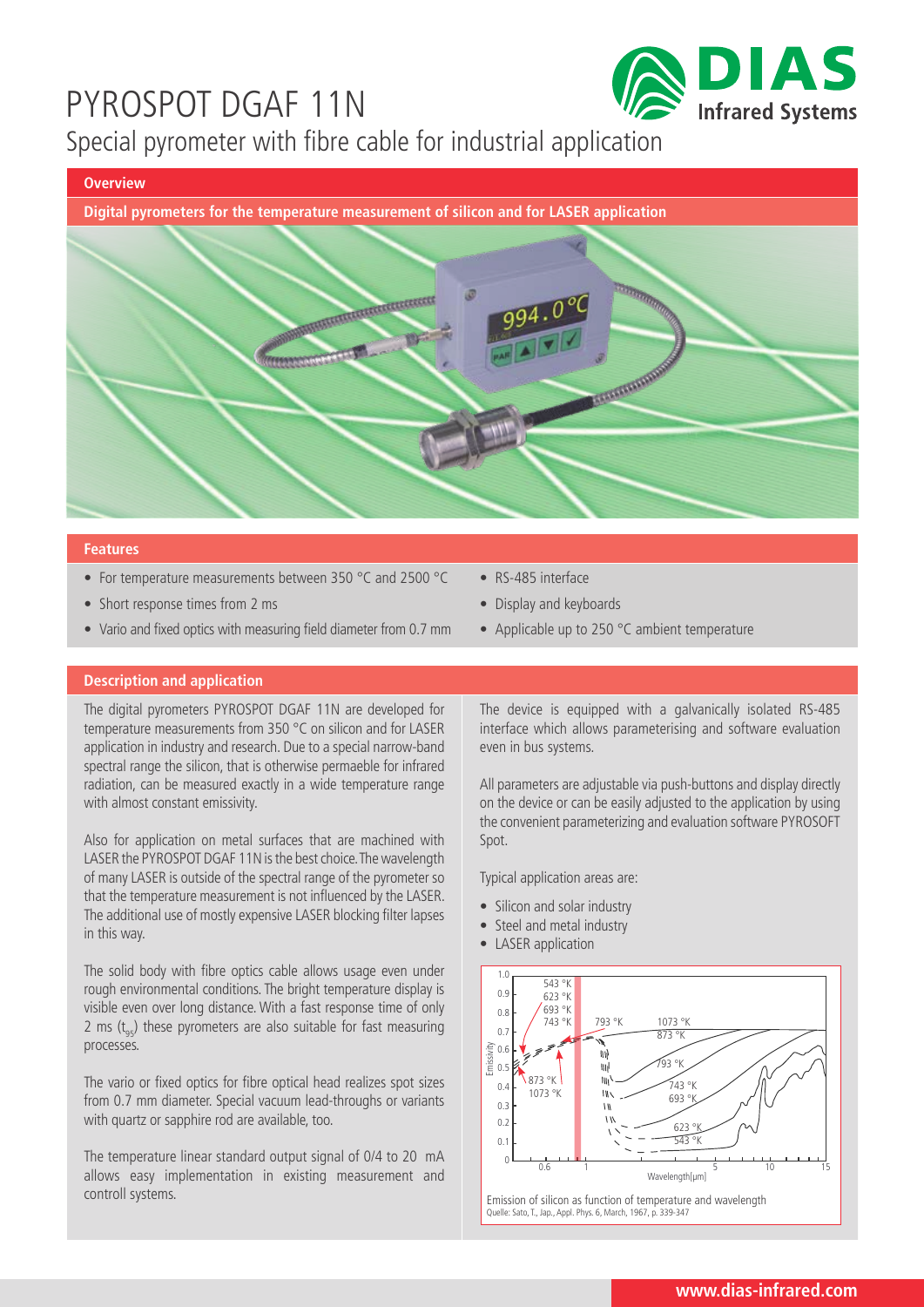

### Special pyrometer with fibre cable for industrial application

| <b>Technical data</b>                                                                                                                                                                                                                                       |                                                                                                                                                                                          |                                                                                                                 |                       |  |  |  |  |
|-------------------------------------------------------------------------------------------------------------------------------------------------------------------------------------------------------------------------------------------------------------|------------------------------------------------------------------------------------------------------------------------------------------------------------------------------------------|-----------------------------------------------------------------------------------------------------------------|-----------------------|--|--|--|--|
| Type (Order number)                                                                                                                                                                                                                                         | DGAF 11N (5117010201)                                                                                                                                                                    | DGAF 11N (5117010202)                                                                                           | DGAF 11N (5117010203) |  |  |  |  |
| Temperature range                                                                                                                                                                                                                                           | 350 °C to 1200 °C                                                                                                                                                                        | 450 °C to 1800 °C                                                                                               | 600 °C to 2500 °C     |  |  |  |  |
| Sub temperature range of analog<br>output                                                                                                                                                                                                                   | adjustable within temperature range, minimum span 50 °C                                                                                                                                  |                                                                                                                 |                       |  |  |  |  |
| Spectral range                                                                                                                                                                                                                                              | around 0.88 µm                                                                                                                                                                           |                                                                                                                 |                       |  |  |  |  |
| Optics (see table)                                                                                                                                                                                                                                          |                                                                                                                                                                                          | several optical heads (vario optics FOH I-100, FOH II-65, FOH II-250, FOH A-150, FOH A-225, fixed optics FOH F) |                       |  |  |  |  |
| Distance ratio                                                                                                                                                                                                                                              | see table                                                                                                                                                                                |                                                                                                                 |                       |  |  |  |  |
| Measurement uncertainty <sup>1</sup>                                                                                                                                                                                                                        | 0.5 % of measured value in ${}^{\circ}C + 1K$                                                                                                                                            |                                                                                                                 |                       |  |  |  |  |
| Reproducibility <sup>1</sup>                                                                                                                                                                                                                                | 0.1 % of measured value in ${}^{\circ}$ C + 0.5 K                                                                                                                                        |                                                                                                                 |                       |  |  |  |  |
| Transmittance                                                                                                                                                                                                                                               | 50 % to 100 %                                                                                                                                                                            |                                                                                                                 |                       |  |  |  |  |
| Ambient radiation                                                                                                                                                                                                                                           | adjustable within temperature range                                                                                                                                                      |                                                                                                                 |                       |  |  |  |  |
| NETD <sup>1,2</sup>                                                                                                                                                                                                                                         | 0.1K                                                                                                                                                                                     |                                                                                                                 |                       |  |  |  |  |
| Response time $(t_{o5})$                                                                                                                                                                                                                                    | 2 ms <sup>3</sup> , adjustable up to 100 s                                                                                                                                               |                                                                                                                 |                       |  |  |  |  |
| Emissivity                                                                                                                                                                                                                                                  | 0.050 to 1.000                                                                                                                                                                           |                                                                                                                 |                       |  |  |  |  |
| Storage                                                                                                                                                                                                                                                     | minimum and maximum value storage                                                                                                                                                        |                                                                                                                 |                       |  |  |  |  |
| Output                                                                                                                                                                                                                                                      | 0/4 to 20 mA, switchable, temperature linear, max. burden: 500 $\Omega$ (galvanically isolated)                                                                                          |                                                                                                                 |                       |  |  |  |  |
| Interface                                                                                                                                                                                                                                                   |                                                                                                                                                                                          | RS-485 (galvanically isolated), half duplex, max. baudrate 115 kBd, Modbus RTU                                  |                       |  |  |  |  |
| Aiming                                                                                                                                                                                                                                                      | none                                                                                                                                                                                     | laser aiming light, 630 nm to 680 nm, class II, $<$ 1 mW                                                        |                       |  |  |  |  |
| Switching output/threshold                                                                                                                                                                                                                                  | 1 opto relay, $R_{load}$ min. 48 $\Omega$ /adjustable within temperature range                                                                                                           |                                                                                                                 |                       |  |  |  |  |
| Software                                                                                                                                                                                                                                                    | PYROSOFT Spot for Windows®, optional: PYROSOFT Spot Pro                                                                                                                                  |                                                                                                                 |                       |  |  |  |  |
| Parameters <sup>4</sup>                                                                                                                                                                                                                                     | emissivity, transmittance, ambient radiation, response time, temperature unit °C or °F, storage settings, sub tempera-<br>ture range of output, switching thresholds of switching output |                                                                                                                 |                       |  |  |  |  |
| User controls                                                                                                                                                                                                                                               | display and keyboard for parameter settings                                                                                                                                              |                                                                                                                 |                       |  |  |  |  |
| Power supply                                                                                                                                                                                                                                                | 24 V DC $\pm$ 25 %, residual ripple 500 mV                                                                                                                                               |                                                                                                                 |                       |  |  |  |  |
| Power consumption                                                                                                                                                                                                                                           | max. 1.5 W (without load on switching output)                                                                                                                                            |                                                                                                                 |                       |  |  |  |  |
| Operating temperature                                                                                                                                                                                                                                       | 0 °C to 70 °C (electronics), 0 °C to 250 °C (optical head), 0 °C to 250 °C (fibre cable),<br>0 °C to 150 °C (fibre cable with 90° curve)                                                 |                                                                                                                 |                       |  |  |  |  |
| Storage temperature                                                                                                                                                                                                                                         | $-20$ °C to 70 °C                                                                                                                                                                        |                                                                                                                 |                       |  |  |  |  |
| Weight                                                                                                                                                                                                                                                      | approx. 600 g (without fibre cable and optical head)                                                                                                                                     |                                                                                                                 |                       |  |  |  |  |
| Dimensions                                                                                                                                                                                                                                                  | approx. 110 mm $\times$ 80 mm $\times$ 40 mm (without connectors)                                                                                                                        |                                                                                                                 |                       |  |  |  |  |
| Housing                                                                                                                                                                                                                                                     | alu housing with plug connector, display and keyboard                                                                                                                                    |                                                                                                                 |                       |  |  |  |  |
| Safety class                                                                                                                                                                                                                                                | IP 65 (DIN 40 050)                                                                                                                                                                       |                                                                                                                 |                       |  |  |  |  |
| CE symbol                                                                                                                                                                                                                                                   | according to EU regulations (EN 50 011)                                                                                                                                                  |                                                                                                                 |                       |  |  |  |  |
| Scope of delivery                                                                                                                                                                                                                                           | PYROSPOT DGAF 11N, manual, inspection sheet, PYROSOFT Spot for Windows®<br>(without connection cable, fibre cable and optics. Please order seperately according to your application.)    |                                                                                                                 |                       |  |  |  |  |
| $T_{\text{subline}} = 23 \text{ °C}, \varepsilon = 1, t_{\text{loc}} = 1 \text{ s.}^2$ Noise equivalent temperature difference. <sup>3</sup> With dynamic adapation at low signal level. 4 Adjustable via interface and software or directly on the device. |                                                                                                                                                                                          |                                                                                                                 |                       |  |  |  |  |

 $T_{\text{ambient}}$  = 23 °C, ε = 1, t<sub>95</sub> = 1 s. <sup>2</sup>

| <b>Measuring temperature</b><br>range | Fibre optics $\varnothing$ | Length                                                   | <b>Straight</b>                        | 90° curve                              |
|---------------------------------------|----------------------------|----------------------------------------------------------|----------------------------------------|----------------------------------------|
| 350 °C to 1200 °C                     | $1600 \mu m$               | 1.5 <sub>m</sub><br>3.2 <sub>m</sub>                     | 3310A46001<br>3310A46003               |                                        |
| 450 °C to 1800 °C                     | $400 \mu m$                | 1.5 <sub>m</sub><br>2.5 <sub>m</sub><br>5.0 <sub>m</sub> | 3310A44001<br>3310A44003<br>3310A44004 | 3310A44011<br>3310A44013<br>3310A44014 |
| 600 °C to 2500 °C                     | $200 \mu m$                | 1.5 <sub>m</sub><br>2.5 <sub>m</sub><br>5.0 <sub>m</sub> | 3310A42001<br>3310A42003<br>3310A42004 | 3310A42011<br>3310A42013<br>3310A42014 |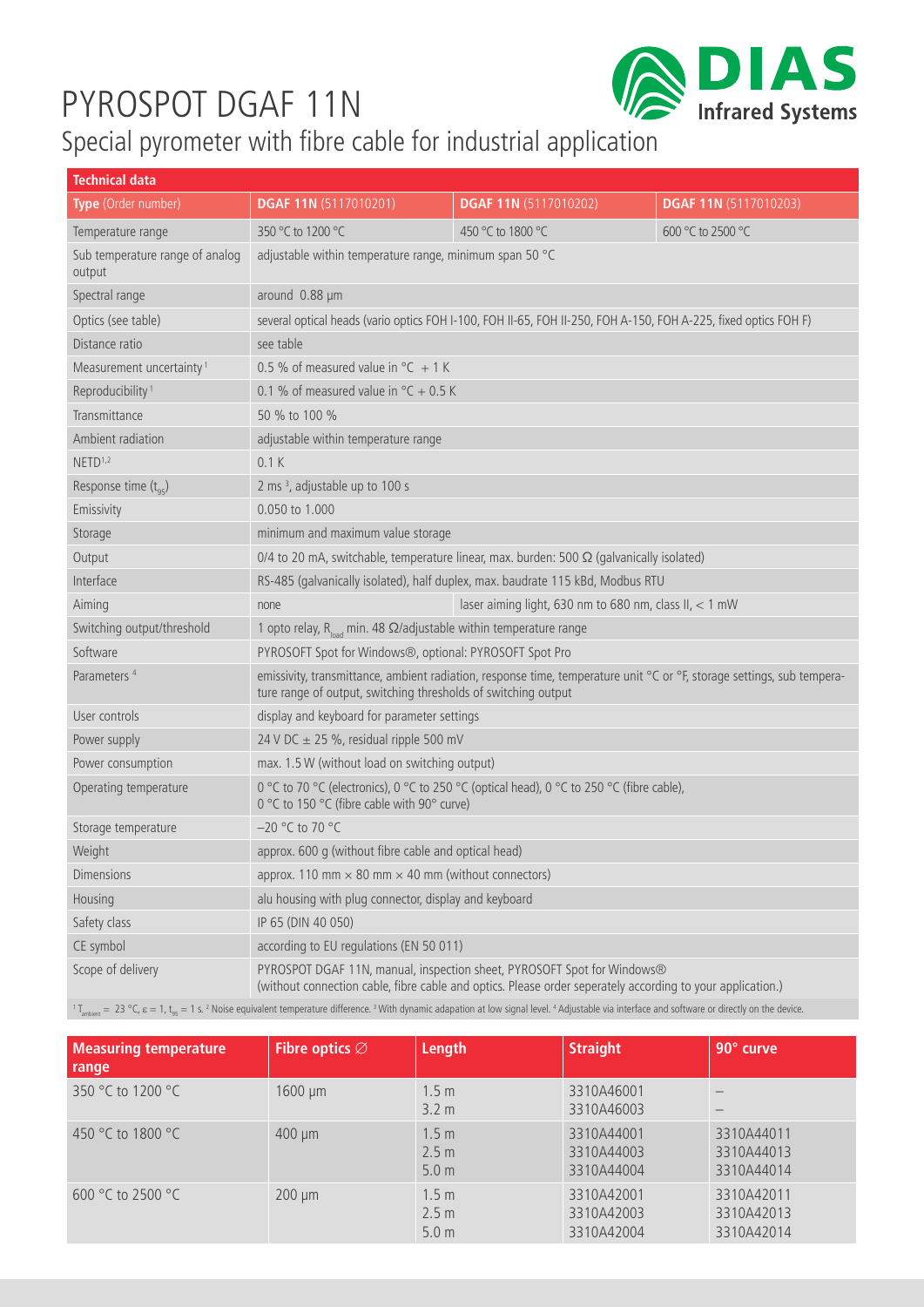

Special pyrometer with fibre cable for industrial application

| Optical heads FOH I, FOH II, FOH A und FOH F |                    |                   |                  |                  |                  |  |
|----------------------------------------------|--------------------|-------------------|------------------|------------------|------------------|--|
| Vario optics type                            | <b>FOH II-65</b>   | <b>FOH II-250</b> | <b>FOH I-100</b> | <b>FOH A-150</b> | <b>FOH A-225</b> |  |
| Measurement distance a [mm]                  | 65  300            | 250  2500         | 1001000          | 150230           | 225  2500        |  |
| Measurement range                            | Target size M [mm] |                   |                  |                  |                  |  |
| DGAF 11N (350 °C to 1200 °C)                 | 4.015              | 10110             | 6.060            | 7.010            | 10110            |  |
| DGAF 11N (450 °C to 1800 °C)                 | 1.35.0             | 3.031             | 1.818            | 2.03.0           | 3.031            |  |
| DGAF 11N (600 °C to 2500 °C)                 | 0.72.5             | 1.717             | 0.99.0           | 1.11.7           | 1.717            |  |
| Aperture D [mm]                              | 9.0                | 9.0               | 6.0              | 9.0              | 9.0              |  |
| Part number                                  | 3310A50020         | 3310A50025        | 3310A50010       | 3310A52020       | 3310A52025       |  |

| <b>Fixed optics type FOH</b> | $F-65$             | $F-100$    | $F-200$    | $F-300$    | $F-400$    | F-600      | $F-800$    | $F-1000$   | F-1500     |
|------------------------------|--------------------|------------|------------|------------|------------|------------|------------|------------|------------|
| Measurement distance a [mm]  | 65                 | 100        | 200        | 300        | 400        | 600        | 800        | 1000       | 1500       |
| Measurement range            | Target size M [mm] |            |            |            |            |            |            |            |            |
| DGAF 11N (350 °C to 1200 °C) | 4.0                | 6.5        | 12         | 13         | 16         | 24         | 30         | 40         | 60         |
| DGAF 11N (450 °C to 1800 °C) | 1.3                | 2.0        | 3.6        | 3.7        | 5.0        | 7.2        | 9.2        | 12         | 18         |
| DGAF 11N (600 °C to 2500 °C) | 0.7                | 1.0        | 1.8        | 2.1        | 2.7        | 4.4        | 5.5        | 6.8        | 10.0       |
| Aperture D [mm]              | 9.0                | 9.0        | 9.0        | 9.0        | 9.0        | 9.0        | 9.0        | 9.0        | 9.0        |
| Part number                  | 3310A51006         | 3310A51010 | 3310A51020 | 3310A51030 | 3310A51040 | 3310A51060 | 3310A51080 | 3310A51100 | 3310A51150 |



**Optical heads FOH F, FOH II, FOH I**



### **Software PYROSOFT Spot**

For evaluation and processing of measured data obtained DIAS provides two software variants for its pyrometer **PYROSPOT**. These are the free Windows software **PYROSOFT Spot** and the pay version **PYROSOFT Spot Pro**. The Pro version allows the measurement, visualization and measurement recording of several simultaneously connected pyrometers, whereas this is possible with the free version only for one connected pyrometer.

| standing front for the<br><b>HALL</b><br><b>March 19</b><br>٠                                                  | <b>ALCOHOL:</b>       | <b>PRIFE, IL ROZEC III BRUTE, IL</b> |                                      |                                                                                       |                                                                                                            |
|----------------------------------------------------------------------------------------------------------------|-----------------------|--------------------------------------|--------------------------------------|---------------------------------------------------------------------------------------|------------------------------------------------------------------------------------------------------------|
| ٠                                                                                                              | ١                     |                                      |                                      | _                                                                                     |                                                                                                            |
| --<br>٠<br>Tom Aren<br><br><b>HARAS</b><br><br>$\sim$<br><br>$\sim$<br><b>The Contract</b><br>÷<br>-<br>-<br>- | ٠<br>m<br>٠<br>×<br>٠ | <b>REM</b><br>-1<br>۰<br>×           | <b>SHOW</b><br>٠<br>٠<br>-<br>m<br>m | ٠<br>÷<br>۰<br>-<br>۰<br>÷                                                            | $\frac{1}{2} \left( \frac{1}{2} \right) \left( \frac{1}{2} \right) \left( \frac{1}{2} \right)$<br>---<br>÷ |
| ×<br>سند<br>÷<br><b>STORY</b><br>m<br><b>SALES</b><br>-<br>×<br><b>Sept.</b><br>-<br><b>Water</b><br>-         | ۰<br>m<br>۰<br>٠<br>- | ÷<br>۰<br>٠<br>۰<br>٠                | ×<br>m<br>w<br>w<br>٠                | ÷<br><br>-<br>۰<br>-                                                                  | m<br>٠                                                                                                     |
| -<br>--<br>۰<br>÷<br>٠<br>٠<br>٠.                                                                              |                       |                                      |                                      | =<br>٠<br>z<br>-<br><b>START</b><br>×<br>٠<br>-<br><b>ALCOHOL:</b><br><b>Building</b> | ۰<br>٠<br>-<br>-                                                                                           |
| ×<br>$-200$                                                                                                    |                       | и<br>٠<br><b>SERVICE</b><br>ديد      | ٠<br>$\cdots$                        | <b>Marine College</b><br>m                                                            | ÷                                                                                                          |
| <b>Particularly</b>                                                                                            |                       |                                      |                                      |                                                                                       | $\overline{\phantom{a}}$<br>-                                                                              |

Further functions are for example:

- Measurement data logging with real-time display, parameterization of DIAS pyrometers
- $-$  Trigger functions<sup>\*</sup>) and auto save<sup>\*)</sup>
- Extensive statistical analysis of measurement data
- Measurement cursor, print functions, automatic emissivity determination
- Export of measured data as text file and automatic creation of Microsoft Excel® spreadsheets
- Integrated report function with customized templates for Microsoft Word®
- Integrated calculator for easy calculation of optics parameters

\*) only for PYROSOFT Spot Pro